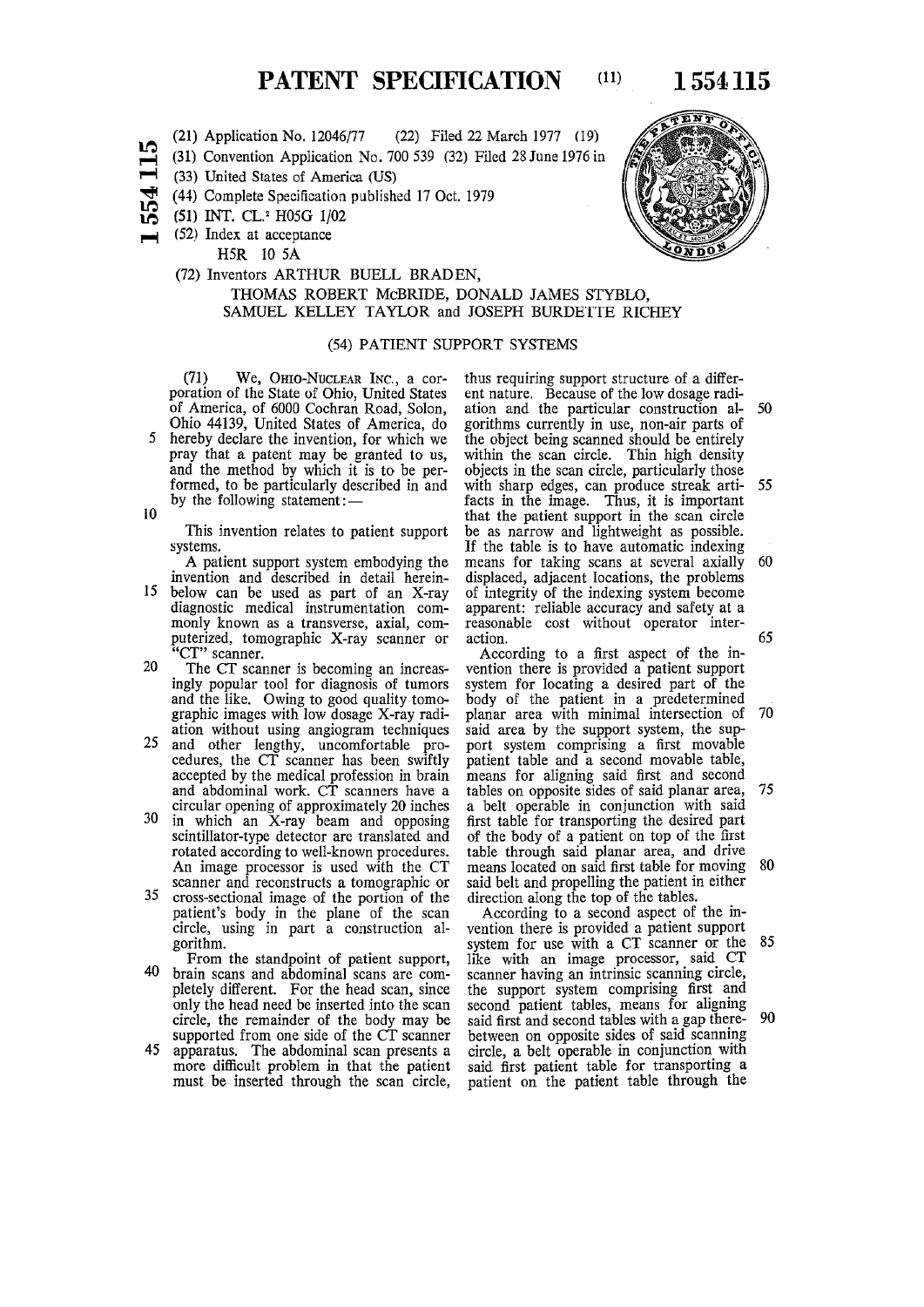**scanning circle, drive means located on said first table for causing the conveyor belt to move along the top of the tables, and control means responsive to a signal from the** 

**5 image processor for causing the drive means to increment the position of the belt by a predetermined distance and for signalling the image processor to begin the next scan when the position of the patient has been 10 incremented.** 

**A versatile automatic patient support system for CT scanners, the system embodying the invention and being described in detail hereinbelow, includes movable** 

- **15 front and rear tables, a removable patient pallet for abdominal scans and a removable restraint assembly (replacing the patient pallet and rear table) for brain scans. For abdominal scans the front and rear tables**
- **20 are aligned on opposite sides of a scan circle of the CT scanner. The flexible thin plastics patient pallet spans a gap between the two tables with a narrow-waisted section of the pallet actually intersecting the scan**
- **25 circle. The front table has a mortorized conveyor belt which drives the pallet in a manual or automatic-increment mode governed by the CT scanner's image processor. For brain scans, the rear table and**
- 30 patient pallet are replaced by the restraint **assembly which is placed on top of the front table, a thin plastics hinged headrest extending into the scan circle. The headrest and a pair of cheek pad restraint members**
- **35 are mounted to a restraint body pad which is mobilized by a conveyor belt of the front table. In an automatic mode of operation, either for brain scans or abdominal scans,**  either for brain scans or abdominal scans, automatic indexing results in precise incre-
- 40 menting of the patient pallet or restraint assembly outward, i.e. away from the rear table. A hinged metal seam of the conveyor belt is used to index the extreme out-**45 failsafe bar switch prevents excursion of**
- **the fallsafe** bar switch prevents excursion of the p

**The invention will now be further described, by way of example, with reference 50 to the accompanying drawings, in which:** 

**Figure 1 is an oblique isometric view of a CT scanner equipped with a patient support system embodying the invention, the system being for abdominal scans and hav-**

**55 ing front and rear patient tables; Figure 2 is a side view of the CT scanner** 

**and patient support system of Figure 1 with portions of a gantry assembly of the CT scanner broken away;** 

**60 Figure 3 is a plan view of a patient pallet of the patient support system of Figures 1 and 2 for abdominal scans;** 

**Figure 4 is a side view of a patient support system embodying the invention for 65 brain scans with portions of a gantry as-**

**sembly of an associated CT scanner broken away;** 

**Figure 5 is a detail perspective view of cheek pad restraint members of a detach**able head restraint assembly of the system **shown in Figure 4;** 

**Figure 6 is a plan view of the detachable**  head restraint assembly of Figure 4

**Figure 7 is a functional block diagram representing a portion of a belt control 75 system for a belt of the front table of both of the illustrated patient support systems; and** 

**Figure 8 is a waveform diagram illustrating typical encoder signals indicating belt 80 travel.** 

**Figure 1 shows a typical CT scanner having a gantry assembly 10 pivotally mounted on a U-shaped support structure 12 to allow tilting of the gantry assembly 85 plus or minus 20 degrees from the vertical. The gantry assembly 10 carries X-ray beam and detection equipment as well as translational and rotational apparatus for manipulating the beam in the plane of a scan 90 circle in a round gantry opening 14, approximately 20 inches in diameter. Servo motor controllers and associated apparatus which drive the gantry equipment are located in a scan power module 16 im- 95 mediately behind the gantry assembly 10. Also part of the typical CT scanner, although** *not* **shown in Figure 1, are a dis**play terminal, image processor, heat ex**changer, X-ray power supply, scanner con- 100 sole and A-ray controls. These features form part of a standard "Delta Scan" TM system, currently marketed by the applicants.** 

**Figs. 1, 2 and 3 illustrate the physical 105 features of a patient support system for abdominal scanning. A patient support system for brain scans is shown in Figs. 4 5 and** *6* **while a portion of the electronics for automatic table indexing, common to 110 both brain and abdominal scans, is represented in Figs. 7 and 8.** 

**In Figs. 1, 2 and 3 the patient support system for abdominal scans includes three separate elements: a wheeled front table 115 18, a smaller, wheeled rear table 20 and a thin, plastics and wood patient pallet 22. The front table 18 is connected to the gantry support structure 12 by a detachable, pivotally mounted rigid link 24, in a 120 position such that a projecting end of the front table barely extends into the gantry opening 14 without intersecting the scan circle plane 26 (Fig. 2). Similarly, the rear table 20 is fastened to the gantry support 125 structure 12 by a rigid detachable (nonpivoting) link 28 in substantial alignment**  with the front table 18, such that a canti**levered end of the rear table 20 proximate to the end of the front table 20 barely 130**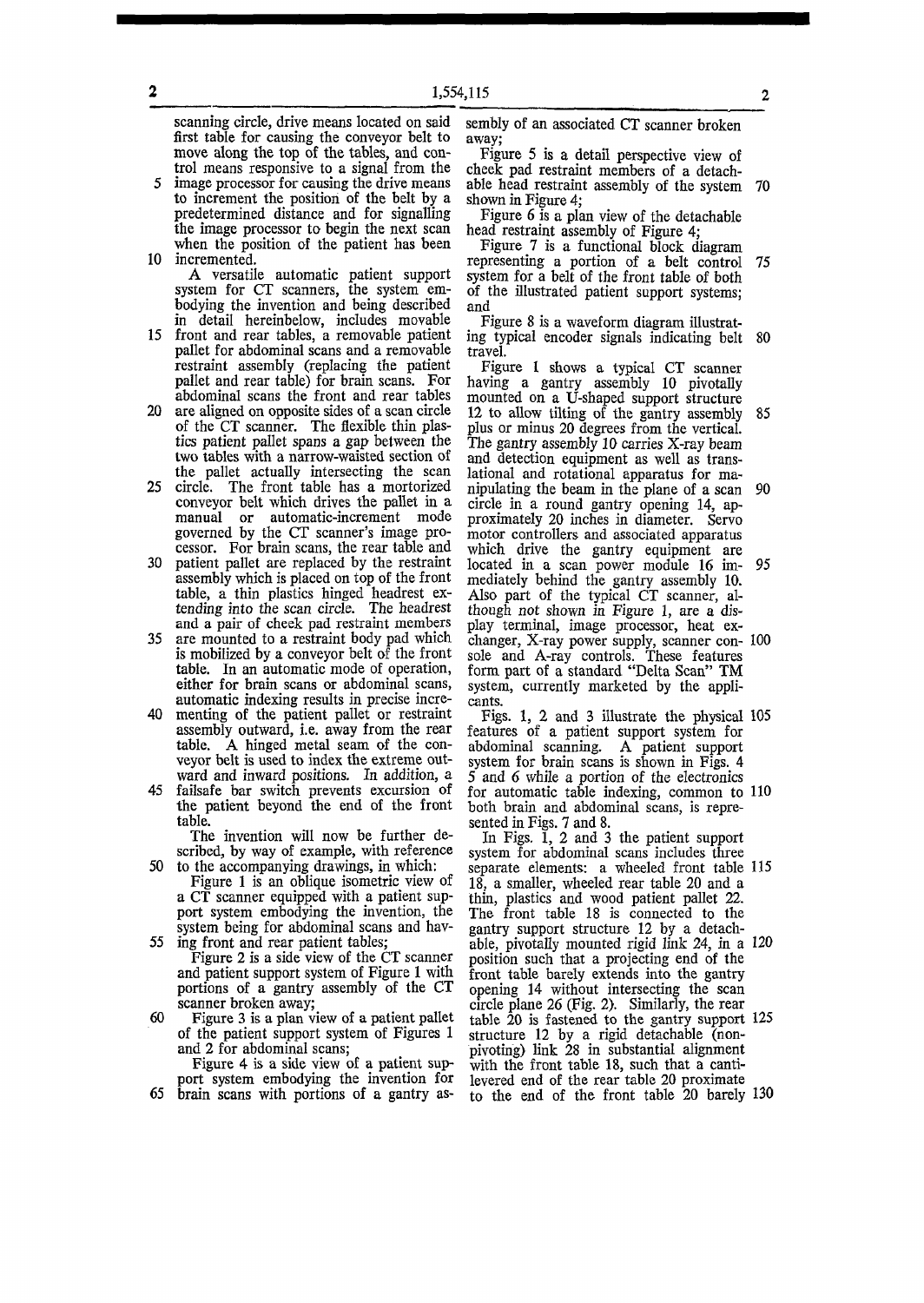**extends into the gantry opening 14 without intersecting the scan circle plane 26. The patient pallet 22 rests on top of and across stainless steel tops of the front and rear** 

- **5 tables 18 and 20 such that a narrow-waisted section 22a thereof spans a gap between the front and rear tables 18 and 20. Thus,**  the section  $22a$  is the only portion of the **patient support system which intersects the**
- **10 scan circle. Consequently, besides air, the X-ray beams will encounter only the patient and a small volume of low density material in the patient pallet 22. The front table 18 comprises a table top**
- **15 30 with a conveyor belt 32, cantilevered on a box-shaped support 34 housing a DC belt motor and reduction gearing (not shown), mounted on a wheeled carriage 36. The conveyor belt 32 is a single continuous loop**
- **20 with a hinged metal seam (not shown) driven by a drive drum 38 and tensioned by belt take up idler rollers 41. The drive drum 38 is driven by the DC motor which is velocity controlled by a tachometer on 25 the motor shaft and the motor control cir-**
- **cuit, all commercially available. The table top 30 supports the conveyor belt 32 at all points along the top path of the belt. The cantilevered end of the table top 30 adja-**
- **30 cent to the gantry assembly 10 includes a protruding stainless steel nose portion 39 over which the belt 32 rides. At the other end of the table top 30, the belt disappears through a slot 40. Conventional side guard**
- **35 rails are used on the front table as well as a failsafe bar 42 at the outermost end of the table top 30. The failsafe bar 42 actuates a microswitch which shuts down the system to prevent further excursion of the 40 patient along the belt 32.** 
	- **To accommodate tissue sections of different girth, the front and rear table 18 and 20 have separate elevational controls which allow the table tops to move up and down**
- **45 at a 30 degree angle to ensure clearance from the gantry assembly 10 when tilted a maximum of 20 degrees forward. Precise coplanarity of the tops of the front and rear tables 18 and 20 is not essential be-**
- **50 cause of the flexibility of the pallet 22. The front table 18 must roll away from the gantry assembly 10 when the table 18 is being lowered to keep the front table from hitting the gantry assembly when the top 55 of the gantry assembly is tilted towards the**
- **rear. This is accomplished automatically by pivoting the rigid link 24 at the bottom of the support structure 12. The top of the rear table 20, supported by linear bear-**
- **60 ings (not shown), is elevated on a 30° diagonal towards the gantry assembly 10 by means of a linear drive system 41 with a ball screw and AC motor, while the entire front table 18 including the carriage 36 is**
- **65 raised by AC motor-driven wheel links 43**

**which pivot the wheels oppositely about respective axes 43a.** 

**For abdominal scans, the patient pallet 22 is laid on top of the front table 18. The patient is positioned on the pallet 22 so that 70 the section of the patient's body that is to be scanned is over the narrow-waisted part 22a of the pallet 22. The pallet 22 is then driven by the conveyor belt 32 until low friction skids 44 engage the stainless steel 75 top of the rear table 20. The pallet 22 continues to be driven by the belt 32, with the pallet sliding over the rear table 20, until the patient is positioned for the first scan. The front and rear tables 18, 20 may be 80 raised or lowered vertically under operator control in order to keep the patient centred in the gantry opening 14. The patient's weight on the pallet 22 causes sufficient friction between a high friction surface of the 85 pallet 22 and the conveyor belt 32 to allow the palleted patient to be moved back and forth through the scan circle 26.** 

**For brain or head scans, the rear table 20 and patient pallet 22 are not used. 90 Instead, as shown in Fig. 4 and 6, a detachable unitary, restraint assembly 46 is used in conjunction with the front table 18 alone since all of the support for the patient's head can be accomplished from 95 one side of the gantry assembly 10. The head restraint assembly 46 includes a rectangular restraint body pad 48 with a safety belt 50 attached to a metal base plate 52 carrying a hinged, thin, plastics, contoured 100 headrest 54 held in place by a ratchet hinge mechanism 56 and raised or lowered by hand. A pair of cheek pad restraint assemblies 58 are mounted on either side of the plate 52. Each restraint assembly 58 105 includes a vertical pole 60 with an articulated boom-like arm 62 having a pivoted cushion pad support 64 on one end. Knurled knobs on a holder 66 allow precise positioning of the cushion pads 68 against 110 the patient's face as shown in Fig. 5.** 

**For a brain scan, the head restraint assembly 46 is placed on the front table conveyor belt 32 instead of the patient pallet 22. The patient is placed on the restraint 115 body pad 48 with his head in the headrest 54. The head is positioned at the prescribed angle by adjusting the headrest 54. Next, the cheek pads 64 are located on the patient's face and secured in position by 120 means of the holder 66. The operator then energizes the conveyor belt drive motor, and the upper portion of the belt 32 moves towards the gantry opening 14 until the patient's head is located within the scan 125 circle 26. The belt 32 may be moved in or out slowly for more precise positioning by manual controls as discussed below. The front table 18 can also be raised or lowered**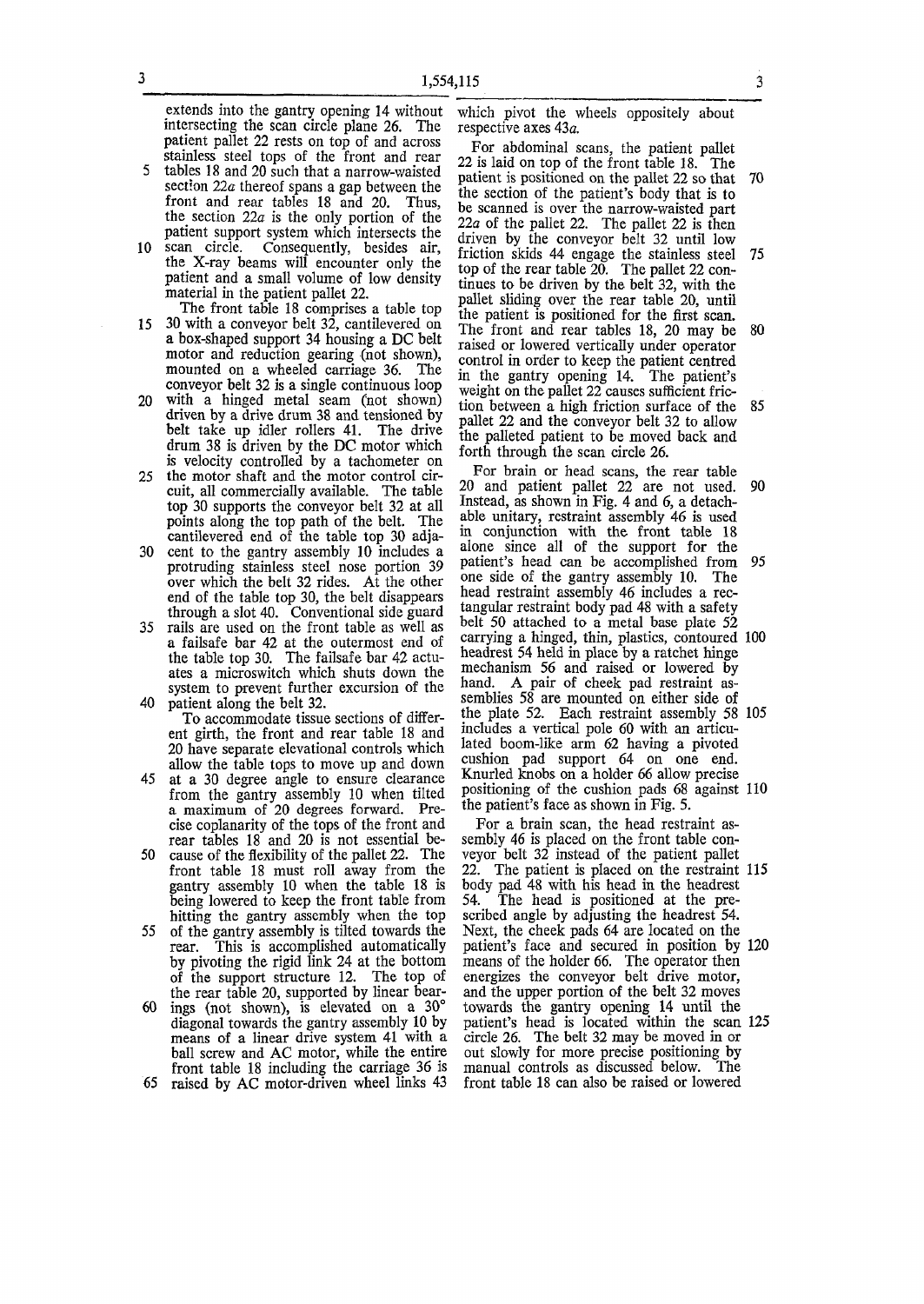**separately to centre the head tissue section in the scan circle 26.** 

**2** 

- **For either brain or abdominal scans, the conveyor belt 32 provides axial positioning 5 of the patient. The functions of the belt drive system are to advance the patient**  further into or retract the patient from the **gantry opening 14, to recognize an extreme limit of travel in either direction and, in an**
- **10 automatic mode, to index the patient further out of the gantry opening by preestablished intervals, for example, 26 millimeters, after each one of a series of complete scans by the CT scanner. The latter**
- **15 function is the only one which requires a control signal from the image processor (not shown) of the CT scanner. This signal, designated for explanation herein as "SCAN OVER", is a signal internally produced by**
- **20 the image processor indicating that the procedure for one scan of the scan circle has been completed, the scanner is idle and the patient may be moved to another location for the next scan. The other functions 25 reside solely in the table itself.**
- **In Fig. 7 the table belt drive consists of a DC motor 70 driving a gear reducer (not shown) connected to the belt 32 via a chain driven drum 38 (Fig. 2). The DC**
- **30 motor 70 is bidirectional and is driven by positive and negative high and low DC voltages to produce slow or fast forward or reverse rotation, i.e., inward, towards the gantry opening 14, or outward, from the**
- **35 gantry assembly 10. The belt motor 70 is operated by a conventional belt motor controller 72 such as that manufactured by Cleveland Machine Control, Inc., or**  Graham, Inc. Typical voltages are +0.7
- **40 volts DC and +1 0 volts DC for slow and fast outward belt motion, respectively, and -0- 7 volts DC and —10 volts DC for slow and fast speed inward belt motion.**
- **A manual belt control 74 can be em-45 ployed by the operator (see Fig. 2) to energize the belt motor 70 via a selectable analog control voltage source 76 to which the motor controller 72 is responsive. The metal seam joining the ends of the con-**
- **50 tinuous belt 32 is designed to be located below the top of the table 30 in Fig. 2 at all times to ensure patient comfort and to utilize the seam in a limit switching function. Metal proximity sensors 78 and 80**
- **55 are located at either end of the table 30 to sense the passage of the metal seam. The seam travels between the sensors 78 and 80 on the underside of a loop and is never indexed to the top of the table 18.**
- **60 Accordingly, the seam sensor 78 indicates the outer limit of travel of the belt 32 along the top of the table 18 away from the gantry opening 14. Likewise, the seam sensor 80 establishes the inner limit of travel of the**

**65 belt on the top of the table towards the** 

**gantry opening 14. In either case, the sensing of the seam causes respective one shot (monovibrator) circuits 82 and 84 in Fig. 7 to actuate respective magnetic latching relays 86 and 88. The relays 86 and 88 70 remain latched even if power is turned off to ensure that the machine will remember that it is at the limit when it is turned on the next time. If the belt 32 is at its outer limit, the logic output of the latching relay 75 86 produces an input to the selectable analog control voltage circuit 76 to disable the production of a BELT OUT signal at either the fast or slow speed. However, operating the belt 32 manually in the IN direction 80 automatically resets the relay 86. Similarly, if the belt 32 has reached the inner limit, the corresponding relay 88 disables a BELT IN signal, and operation of the belt in the outward direction automatically re- 85 sets the relay 88.** 

**The position of the belt 32 is indicated to the operator by a belt travel indicator system 90. A table position incremental rotary encoder 92 (Fig. 2) driven by the belt 90 32 near the drive drum 38 on the underside of the table top 30 provides distance information as to how far the belt has moved. An encoder circuit 92a (Fig. 7) interprets belt travel by creating phased 95 ENCODER A and ENCODER B signals as shown in Fig. 8. These signals are directionally encoded to insure that a pulse for every millimeter of belt travel will occur at the same absolute position of the 100 encoder 92 (belt). According to the direction of rotation, the encoder B output enables a trailing edge pulse on the A output to trigger the count up one-shot (included in the encoder circuit 92a) and the 105 B output enables a leading edge pulse to trigger a count down signal. The count up and count down signals are labelled TB UP and TB DN. In Fig. 7 the TB UP and TB DN signals are sent to the increment 110 and decrement inputs respectively of a digital up/down counter 94. The output of the counter 94 is passed via a decoder/ driver circuit** *96* **to a numerical display 98 located on the table top 30 alongside the 115**  located on the table top 30 alongside the 115 belt 32 as shown in Fig. 1.

**The display 98 shows, preferably in millimeters, how far the belt 32 has moved from wherever the operator depressed the zero reset button for the first scan. This allows 120 the operator to position a patient for the first scan a precise distance from a convenient or customary anatomical reference, e.g., the O-M line on the head, and then by operating the manual table controls to 125 move the patient a measured distance to a second scanning position. This procedure is used for either brain or abdominal work.** 

**Regardless of the reading on the table display 98, if the seam sensor 78 indicates 130** 

**2**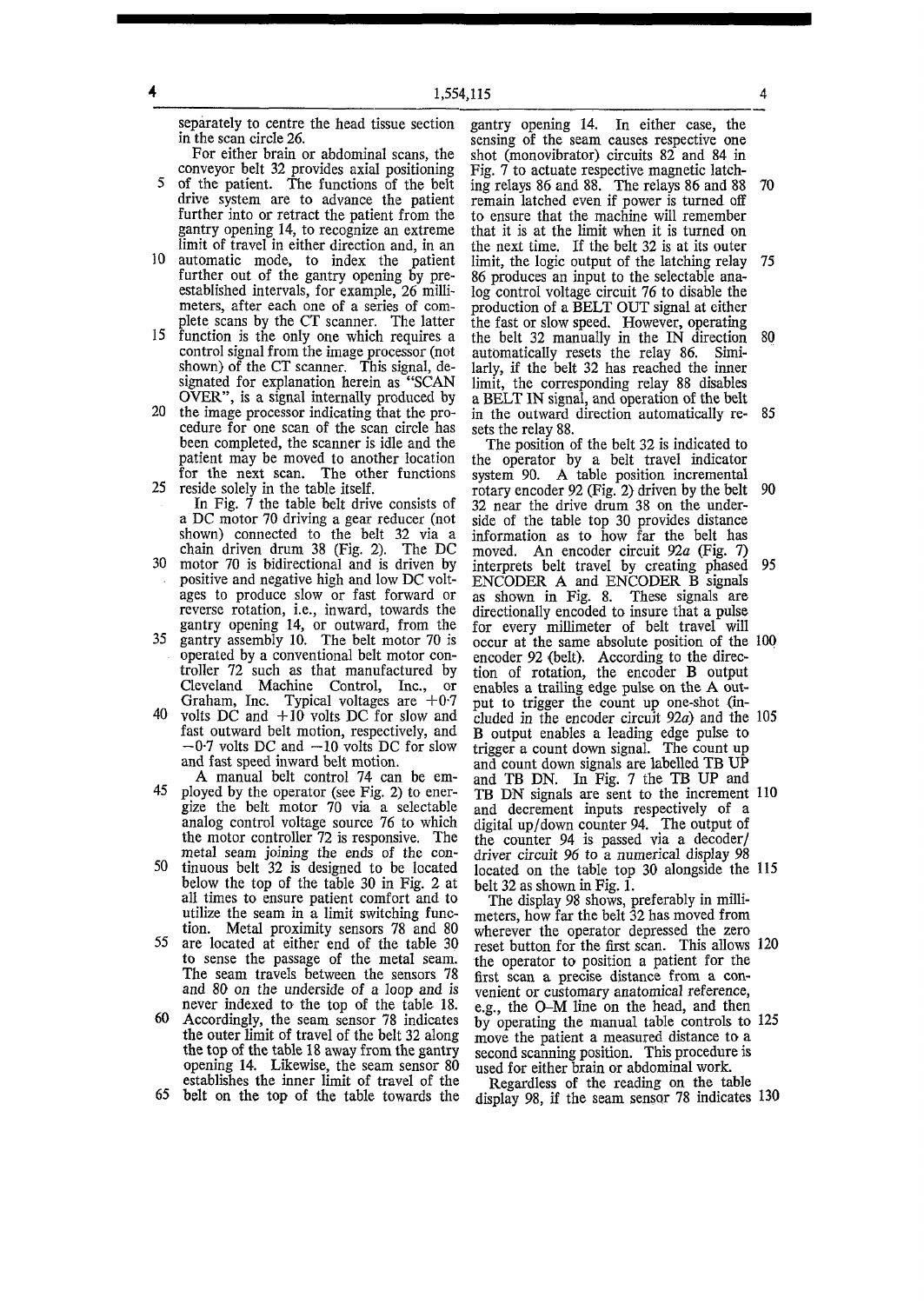**that the outer limit has been reached, the corresponding output of the latching relay 86 will advise the decoder/driver 96 to display an "H" corresponding to a "home"** 

- **5 position. Likewise, the output of the latching relay 88 is used to indicate that the inner limit has been reached by displaying an**
- **It is often desirable to make numerous 10 adjacent scans. Iterative incrementing of the axial position of the patient can be carried out automatically. Since CT scanning systems require software capabilities for processing images, the computer which**
- **15 processes the images can be borrowed to serve as a programmable controller for the automatic table out function since it requires minimum storage. Thus, the programmed computer in the image processor**
- **20 would interrogate the console switches and at the appropriate time in the scan procedure, signal the belt drive to start moving in the out direction. When the digital distance information from the encoder 92**
- **25 on the belt 32 matches the programmed distance in the computer, the computer would signal the belt drive to stop. This operation is represented in Fig. 7 in an operative hardware form for the sake of**
- **30 explanation of the functional requirements. The counting, comparing and switching functions, of course, can be carried out by software, if desired.**

**The system of Fig. 7 causes the belt 32 35 to move in the outward direction at slow speed for a predetermined distance after each successive scan has been completed. The pulses which increment a counter 100 are the TB DN (belt out) pulses form the** 

- table position encoder circuit 92a. When **the image processor determines that the scan procedure at a given location is complete, the processor issues a SCAN OVER signal. This logic signal resets the counter**
- **45 100 to zero. The SCAN OVER signal is also connected to the set input of an R-S flip-flop 104. Changing of the SCAN OVER line from low to high sets the flipflop 104 input labelled AUTO TABLE**
- **50 OUT which is passed to the selectable analog control voltage circuit 76 which causes the belt 32 to begin to move slowly in the outward direction under the control of the belt motor controller 72. While the belt 32 55** is moving. TB DN pulses are being pro-
- **duced by the encoder circuit 92c. Each**  duced by the encoder circuit 92*a*. Each one of these pulses increments the counter **100 one unit. The output of the counter 100 is fed to a comparator 102 provided 60 with a reference count by a latch 103. The**
- with a reference count by a latch 103. The belt 32 continues to move and the counter 100 continues to count up until its count matches the reference count and the comparator **i** uz issues a SIOP signal. Ine

**the reset input of the flip-flop 104, resetting the flip-flop and removing the AUTO TABLE OUT signal to stop the belt motor 70. The STOP signal from the comparator 102 is also fed back to the image processor 70 to indicate to the CT scanner that the patient is ready for the next scan. As a precaution, a timer 107 started by the AUTO/OUT signal will reset the flip-flop 104 after a maximum allowable interval. 75 Without any other type of control function, this incrementing of the patient's axial position and the taking of successive scans could continue until the seam sensor 78 senses the outer limit. At that point, the output 80 of the latching relay 86, through the OR gate 106, would reset the flip-flop 104 to remove the AUTO TABLO OUT signal even if the comparator 102 had not yet issued its STOP signal. In addition, the 85 outward motion of the belt 32 would be disabled directly by the DISABLE BELT OUT signal to the analog control voltage circuit 76. As a further precaution because of the use of an automatic mode for patient trans- 90 port, a failsafe bar switch 42a can be tripped by the patient's feet at the end of the table remove the AUTO TABLE OUT signal and to disable belt motion in the outward**  direction. 95

**Instead of allowing the circuitry to increment axial position indefinitely up to the limit, the control system can lock after a predetermined number of increments, for example, by counting STOP signals. This 100 implementation would allow the operator to determine a central plane, for example at 520 millimeters, and then back up six increments and set the number of increments at 13 in order to cover an equal volume of 105 tissue in front of and behind the central plane.** 

#### **WHAT WE CLAIM IS:**

**1. A patient support system for locat- 110 ing a desired part of the body of the patient in a predetermined planar area with minimal intersection of said area by the support system, the support system comprising a first movable patient table and a second 115 movable table, means for aligning said first and second tables on opposite sides of said planar area, a belt operable in conjunction with said first table for transporting the desired part of the body of a patient on top 120 of the first table through said planar area, and drive means located on said first table for moving said belt and propelling the patient in either direction along the top of**  the tables. 125

**2. A system according to Claim 1, further comprising a removable patient restraint assembly arranged to be used in conjunction with said first patient table, said assembly including an articulated headrest 130**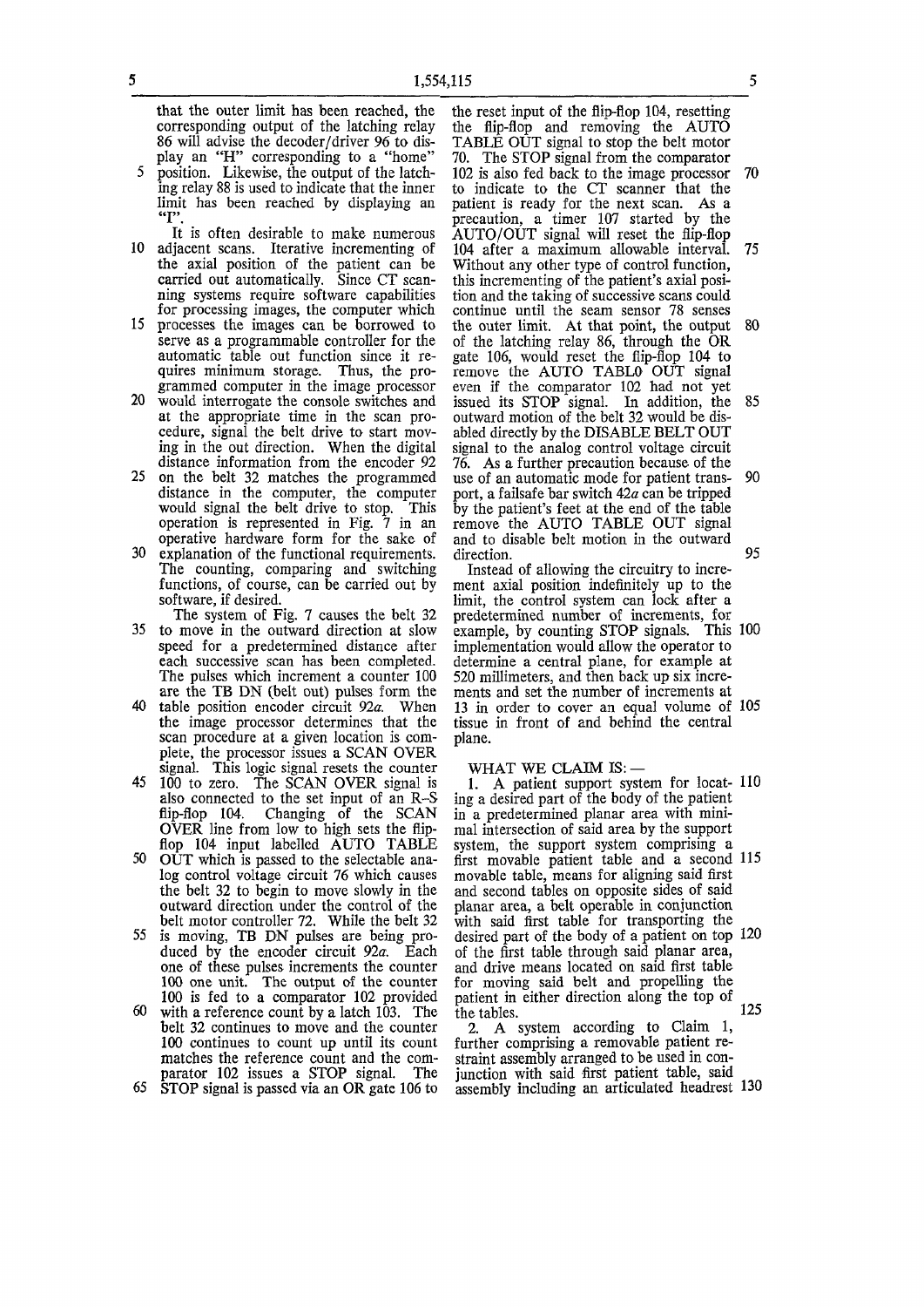**and a body pad connected thereto, said assembly being positionable on said first patient table with said headrest extending through said planar area, and said belt en-5 gaging said body pad.** 

6

**3. A system according to Claim 1, wherein said aligning means is operative to align said first and second tables with a predetermined spacing therebetween.** 

10 4. A system according to Claim 1, **further including a patient pallet resting on the belt for supporting a patient.** 

5. A system according to Claim 4, **wherein said pallet has an intermediate seg-**

15 ment of diminished width arranged to be **positioned, when in use, between said tables, said pallet being thin and having a low density.** 

**6.** A system according to any one of **20 Claims 4 to 6, further comprising a control circuit for automatically incrementing the position of a patient on the pallet a predetermined interval in response to a control signal.** 

- **25 7. A system according to any one of the preceding claims, wherein said first and second tables are equipped with separate elevational drives.**
- **8. A system according to any one of the 30 preceding claims, further comprising means for indicating the position of said belt along the top of said first patient table.**

9. A system according to Claim 8, **wherein said indicating means includes an** 

**35 encoder for providing output pulses indicative of belt travel, resettable counter means for counting said output pulses, and a numerical display located on said first patient table and operative to display an 40 output of said counter means.** 

**10. A system according to any one of the preceding claims, further comprising switch means arranged on said first patient table for sensing the passage of a predeter-**

**45 mined part of said belt, and means responsive to the condition of said switch means for indicating an outer limit of belt travel. 11. A system according to Claims 10,** 

**wherein said belt has a hinged metal seam, 50 said switch means being responsive to passage of said seam.** 

**12. A system according to Claim 10, further comprising another switch means located on said first patient table and spaced** 

- **55 along said belt from said one switch means for detecting passage of said predetermined part of said belt, and means responsive to the condition of said other switch means for indicating an inner limit of belt travel.**
- **60** 13. A system according to Claim 12, **wherein said belt has a hinged metal seam, both of said switch means being responsive to passage of said seam for producing output signals.**

**65** 14. A system according to any one of

**the preceding claims, including failsafe bar switch means located at the end of said first patient table farther away from said planar area and positioned to be tripped by a patient's feet, and means responsive to the 70 tripping of said failsafe switch means for stopping said belt.** 

**15. A patient support system for use**  with a CT scanner or the like with an **image processor, said CT scanner having an 75 intrinsic scanning circle, the support system comprising first and second patient tables, means for aligning said first and second tables with a gap therebetween on opposite sides of said scanning circle, a belt operable 80 in conjunction with said first patient table for transporting a patient on the patient table through the scanning circle, drive means located on said first table for causing the conveyor belt to move along the top of the 85**  tables, and control means responsive to a **signal from the image processes for causing the drive means to increment the position of the belt by a predetermined distance and for signalling the image processor to begin 90 the next scan when the position of the patient has been incremented.** 

**16. A system according to Claim 15, further comprising a removable, thin, low density patient pallet positionable across 95 said first and second tables through said scanning circle with an intermediate segment of reduced width at the gap.** 

**17. A system according to Claim 15, further comprising a removable restraint 100 assembly usable in conjunction with said tables and having a base with an articulated headrest on one side and a body pad at**tached to the other side and arranged to be **positioned and driven by the belt on said 105 first table such that said headrest intersects said scanning circle.** 

**18. A system according to Claim 15, Claim 16 or Claim 17, wherein said control means is operative to increment the position 110 of the patient by moving said belt in a direction away from said scanning circle.** 

**19. A system according to any one of Claims 15 to 18, for use with a CT scanner that includes a tiltable gantry assembly de- 115 fining said scanning circle, wherein at least said first table is alignable with the scanning circle by way of means including a link pivoted, in use, between the bottom of said tiltable gantry support assembly and said 120. first table to automatically displace said table in a direction parallel to the axis of the top of the first table whenever said table is vertically moved.** 

**20. A patient support system substanti- 125 ally as herein described with reference to Figures 1 to 3, 7 and 8 of the accompanying drawings.** 

**21. A patient support system substantially as herein described with reference to .130** 

2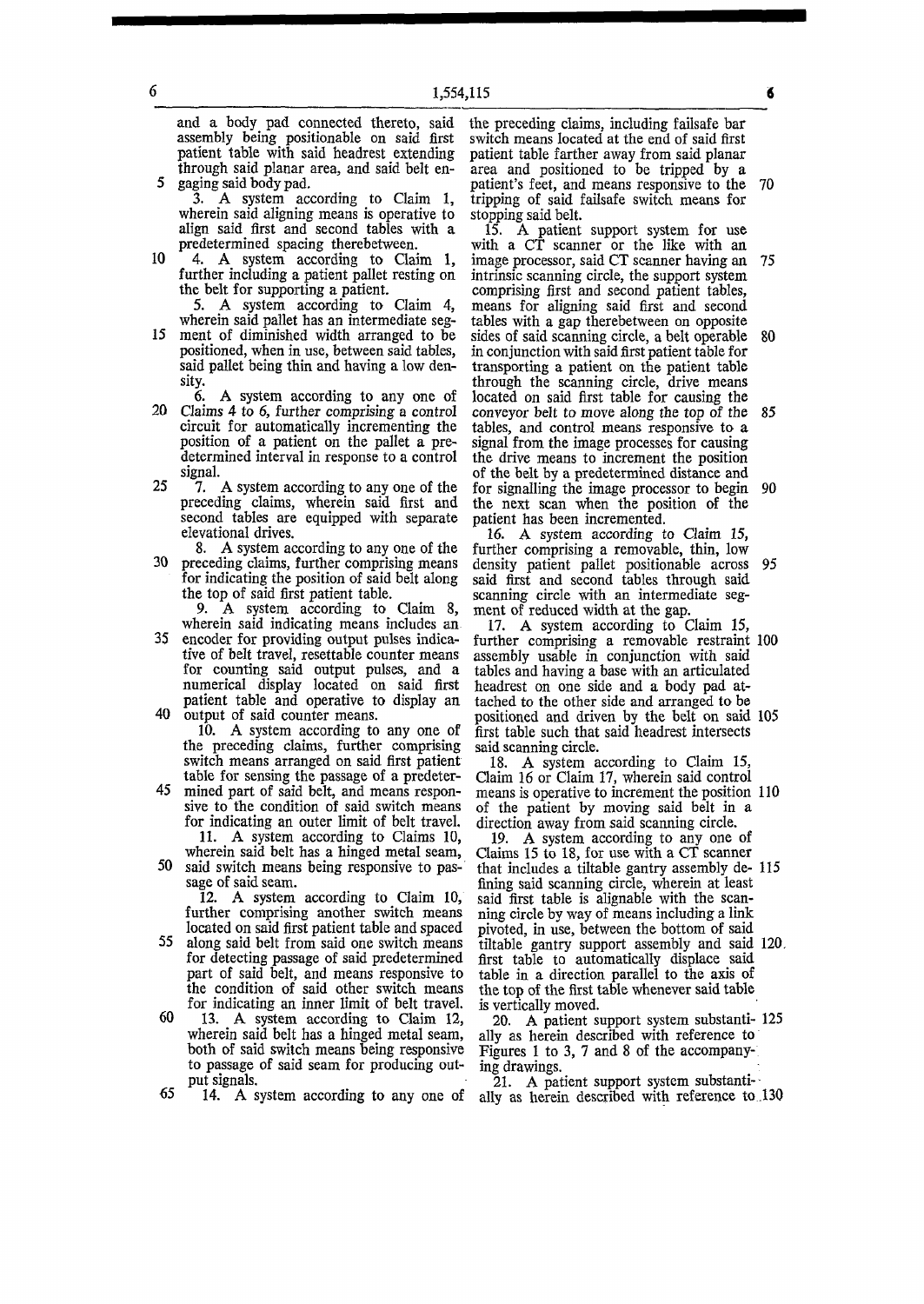$\sim$ 

|  | Figures 4 to 8 of the accompanying draw-                                             | patient support system according to any one |
|--|--------------------------------------------------------------------------------------|---------------------------------------------|
|  | mgs.                                                                                 | of the preceding claims.                    |
|  | 22. A patient support system substanti-                                              | For the Applicants:                         |
|  | ally as herein described with reference to                                           | D. YOUNG $&$ CO.,                           |
|  | 5 all the figures of the accompanying draw-                                          | Chartered Patent Agents,                    |
|  | ings.                                                                                | $9 & 10$ Staple Inn,                        |
|  | 23. A CT scanner provided with a                                                     | London WCIV 7RD.                            |
|  |                                                                                      |                                             |
|  | Duinted fou Uan Meigetric Ctationaux Office by Dispease, & Can (Abinadan), Itd. 1070 |                                             |

**Printed for Her Majesty's Stationery Office by Burgess & Son (Abingdon), Ltd.—1979. Published at The Patent Office, 25 Southampton Buildings, London, WC2A 1AY, from which copies may be obtained.**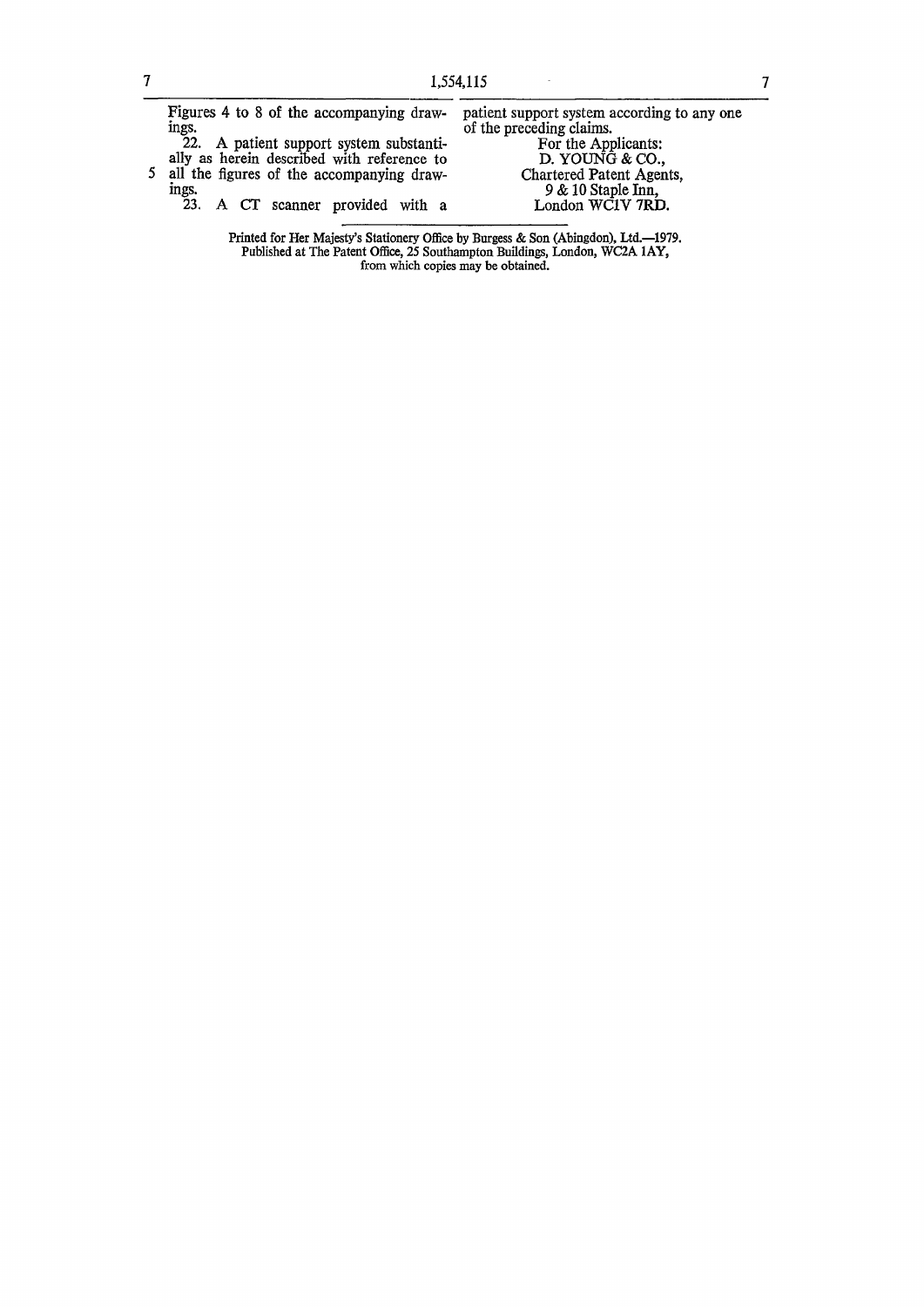*g Is a rep j I on a re c mrrTC This drawing Is a reproduction of 3 aMttl:> the Original on a reduced scale* 

 $\sim$ 

**Sheet 1** 





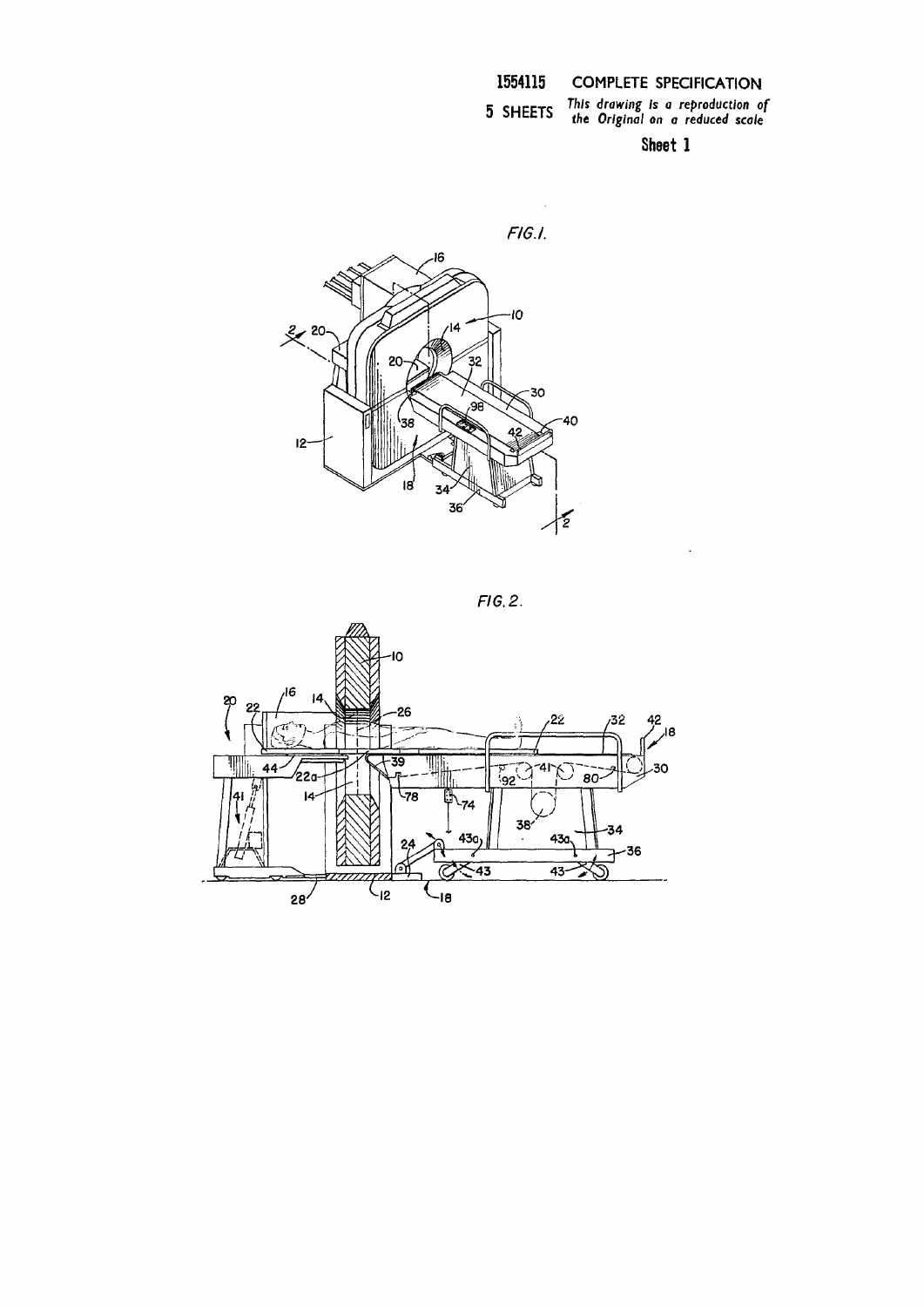5 SHEETS *Rawing Is a reproduction of the Original on a reduced scale* 

**Sheet 2** 

 $\bar{\mathcal{A}}$ 





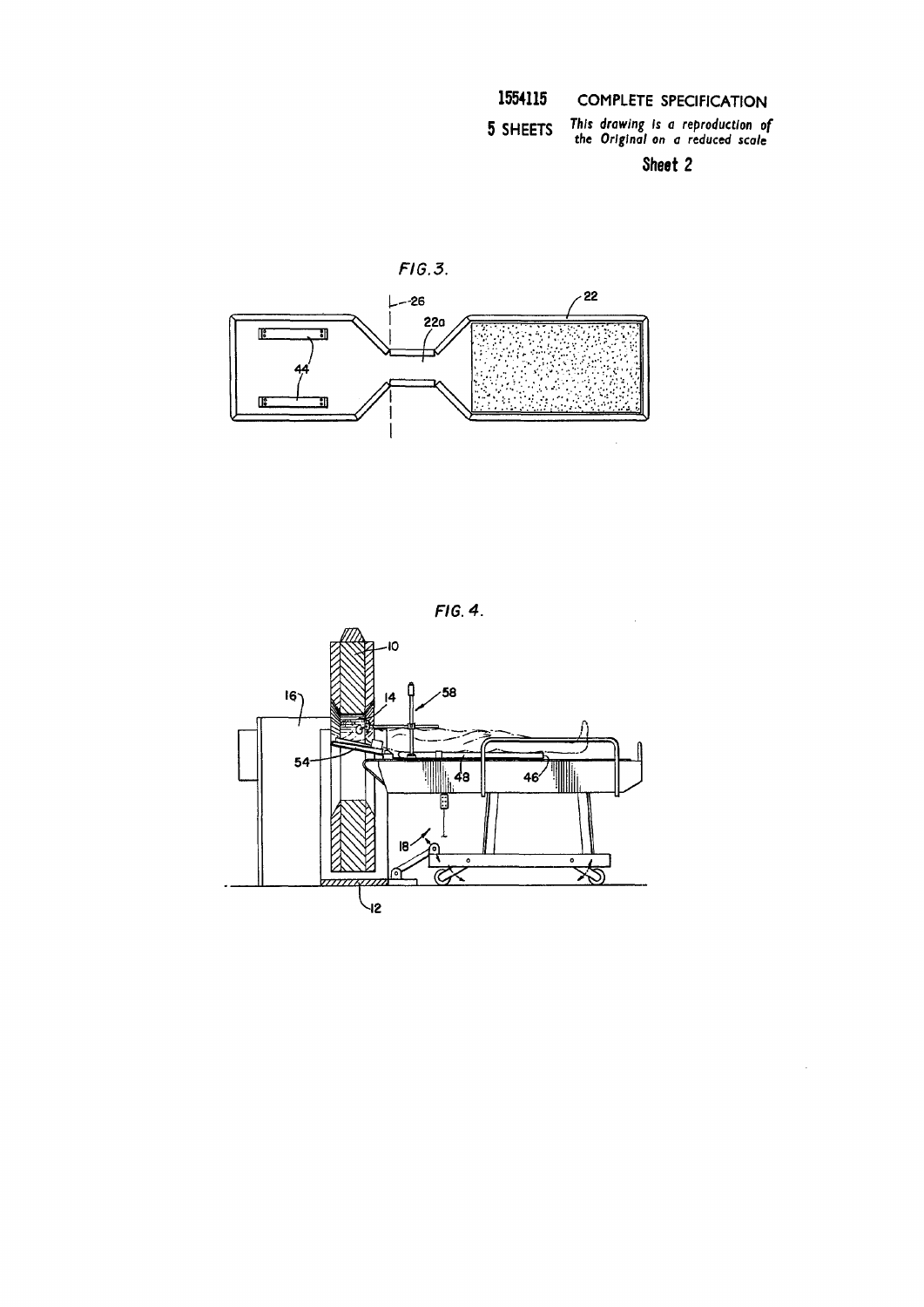This drawing is a reproduction of<br>the Original on a reduced scale 5 SHEETS Sheet 3

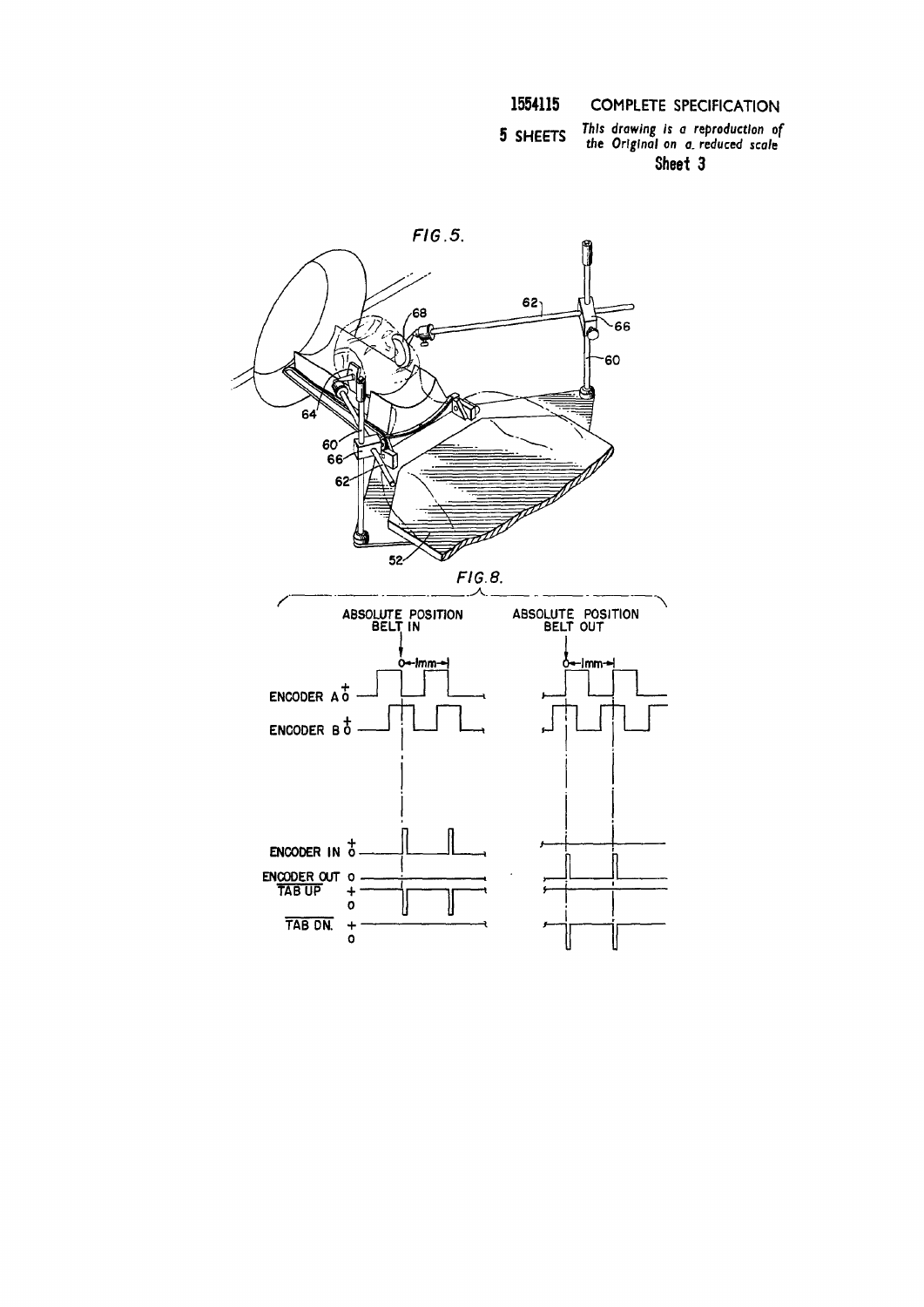**5** SHEETS  *drcwinS is 0 reproduction of the Original on a reduced scale* 

**Sheet 4**